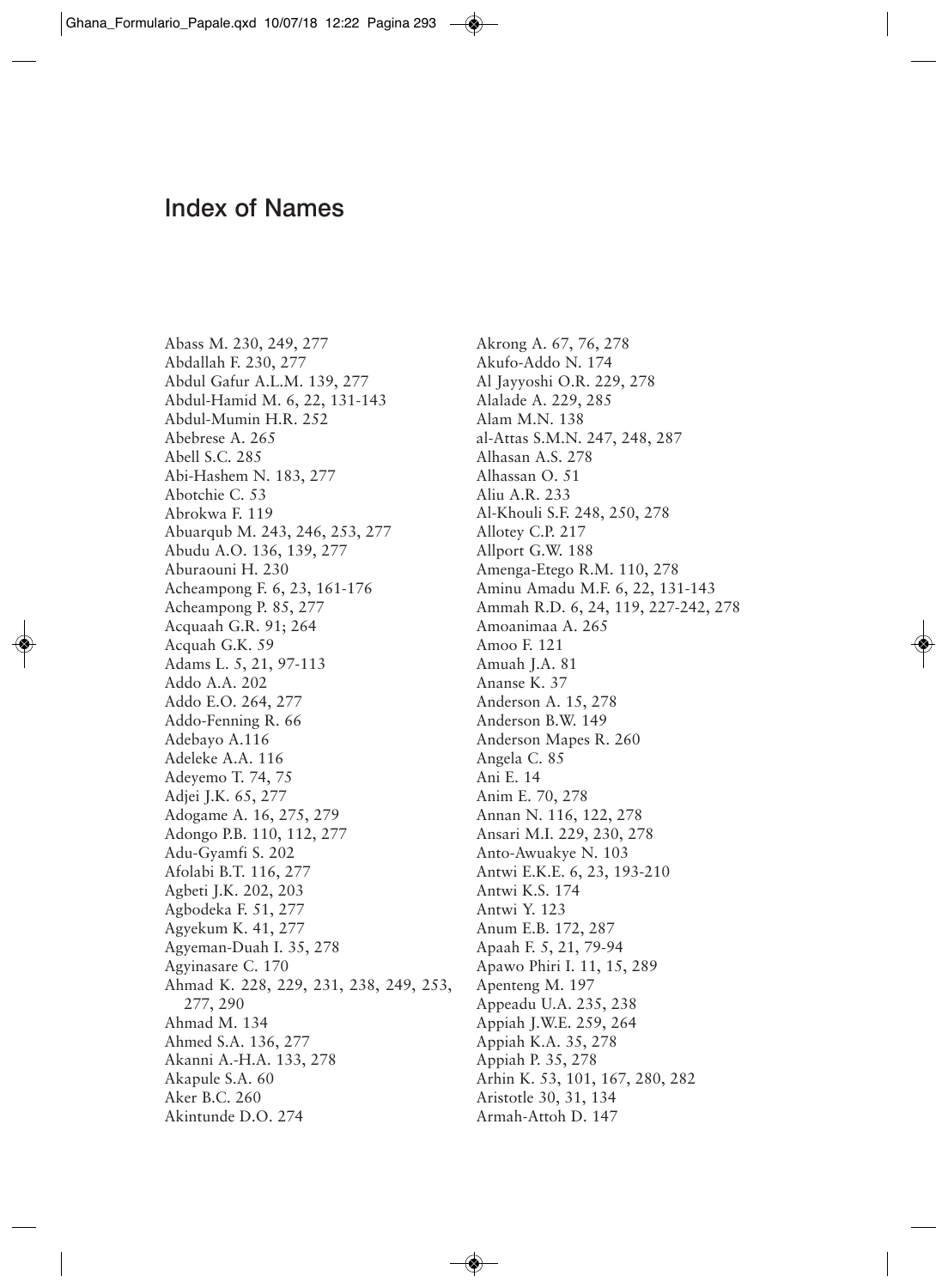Arthur K.G.F. 85, 278 Arthur P. 166, 277 Asamoah-Gyadu J.K. 15, 16, 76, 150, 164, 172, 260, 279 Asanpong E. 110, 277 Asante E. 69, 77, 279 Asare Opoku K. 14 Asenso-Okyere K. 66, 77, 279 Ashimolowo M. 75, 279 Asigri E. 171, 173, 175 Askari H. 230, 249, 277 Aspinwall L.G. 178, 279 Assanful V. 5, 20, 45-61, 287 Astin J.A. 183 Atiemo A.O. 15, 279, 287 Atta Mills J.E. 269 Attuquayefio P. 78, 281, 292 Audi R. 30 Austad T. 275 Austin J.L. 84 Awedoba A.K. 51, 53, 59, 287 Awere S. 52 Awetori Y.J. 148, 159 Awuah-Nyamekye S. 49, 55, 279, 287 Axelsson O.E. 80 Ayegboyin D. 275, 279 Ayere B.M. 120, 124, 125, 126 Baafi T. 218 Baëta C.G. 264, 279 Bakr A. 238, Balagué G. 178, 279 Banana C.S. 70 Banda E.B. 121 Bandura A. 189 Bannerman Y. 87, 92 Bano M. 251, 284 Bari O.B. 232, 279 Barker M. 279 Bashir A. 245 Bastaire H. 279 Bastaire J. 279 Bauckham R. 149, 151, 280 Bawumia M. 165 Becken H.J. 69 Becker J. 185 Bediako K. 280 Beisner C. 149 Bekye P.K. 64, 65, 280

Belshaw D. 66, 75, 280, 286 Bender C. 286 Benedict XVI 158 Benyah F. 6, 23, 161-176 Berger P.L. 12 Bergin A.E. 177, 179, 182, 185, 285, 288 Bernecker S. 31 Berry T. 159 Berry W. 152 Bevans S.B. 18 Biddle S. 184, 287 bin Zayd U. 238 Bird P. 150 Bishop M.A. 31, 280 Bitner R. 183 Bleak J.L. 190 Boadi L.A. 37 Boafo-Arthur K. 53 Boakye L. 5, 20, 27-44 Boakye K.A. 116 Boamah E.O. 215 Boesak A. 69 Boff L. 152, 156, 280 Bompani B. 19, 251, 280 Bonsu A. 240, 241 Booth W. 263, 290 Borrmans M. 118, 280 Boyah H. 253 Boyle H.N. 246, 280 Braide G.S. 262 Branham W. 261 Bravata E.A. 184 Brempong A. 48, 57, 58, 280 Brennan W.J. 222 Brew-Riverson E.H. 68 Briggs R.S. 84 Brobbey S.A. 280 Brookman-Amissah J. 101 Brown Ato J.K. 92 Brown J. 18 Brown Peter 83 Brown Paa 92 Brown R. 69 Brueggemann W. 146, 153, 159, 160, 280 Brukum N.J.K. 122, 280 Bruner F.D. 261 Buah F.K. 212, 281 Buhrmann H.G. 190 Bullet E. 180, 181, 182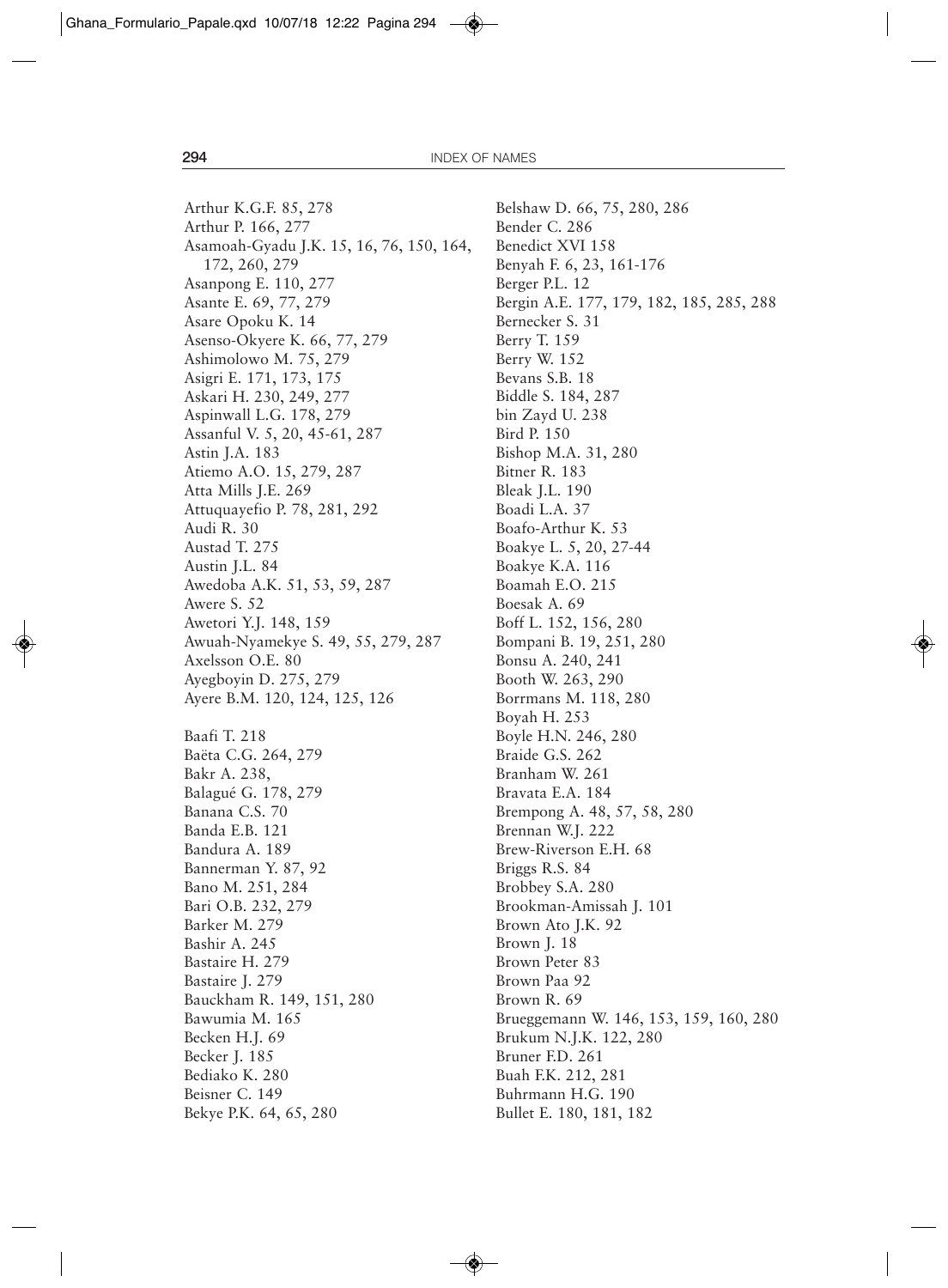Burger J.M. 181 Burke K.L. 190 Burton C.M. 179 Busia K.A. 41, 48, 50, 281 Butheleze M. 69 Calderisi R. 66, 75, 286 Cardaso F.H. 11 Carscious A.E. 122 Carter R. 42 Clarke G. 281 Clarke M. 281 Coakley J.J. 182, 281 Cobb J. 159 Coleman B. 152 Collison Z. 235 Comaroff J. 269 Comaroff Jh. 269 Conradie E.M. 158 Cornell D. 94, 281 Cox J.L. 66, 281 Csikszentmihalyi M. 178 Curle A. 204, 206, 208 Cutter A. 46 Czech D.R. 180, 181, 182, 291 Dadson K. 83 Dalton A.M. 159, 281 Damisch L. 191 Danquah J.B. 51, 281 Darkwa Amanor K.J. 70, 72, 74, 78, 281 Darkwa L. 78, 281, 292 Davies M. 180 Davis E.E. 152 Day L. 185 de Gruchy S. 13, 281 de Lange H. 156, 283 de Ruyter D.J. 208 de Vaux R. 154 Degbe F. 121, 123, 127 DeGioia J. 80, 281 Depaul M. 31, 288 Desai U. 133, 134 Deveneaux G.H.K. 66 Deneulin S. 282 Dickson K. 167, 173, 282 Dietrich S. 98, 100, 287 Dinham A. 99, 282 Donkor W.J. 202

Dovlo E. 64, 66, 67, 76, 166, 167, 282 Drigotas S.M. 179 Drønen T.S. 282 Duchrow U. 146, 282 Dueck J. 81, 94, 282 Duncan G. 260 Dzidonu C.K. 208 Dzobo N.K. 85, 282 Edwards A. 184 Egli T. 182 Ekins P. 11, 282 Ela J.-M. 69, 77, 282 Elizondo V. 156, 280 Ellis A. 179 Ellis S. 164, 282 Elwell W.A. 69 Engler S. 18, 289 Englund H. 176, 286 Ennin J.K. 267 Espin O. 202 Ezegbobelu E.E. 120, 282 Fagothey A. 134 Falola T. 272, 290 Farber B.A. 183, 184, 192 Fazlul K. 249, 282 Featherstone A. 98, 102, 103, 108, 282 Flower S. 134 Folkman S. 182, 285 Ford D. 41, 281 Forde G. 117, 282 Foster P. 212 Frahm-Arp M. 19, 251, 280 Francis, pope 146, 147, 152, 155, 196, 288 Frederick C.M. 190 Freeman D. 17, 282 Freeman F. 147 Freeman T.B. 83 Fuseini Wandusim M. 209 Gaba C.R. 51 Galinsky A.D. 184 Gamble R. 178 Ganusah R. 229, 285 Garnier M. 212 Gartner J.D. 179 Gathogo J. 70 Gatti N. 5, 6, 21, 22, 85, 97-113, 145-160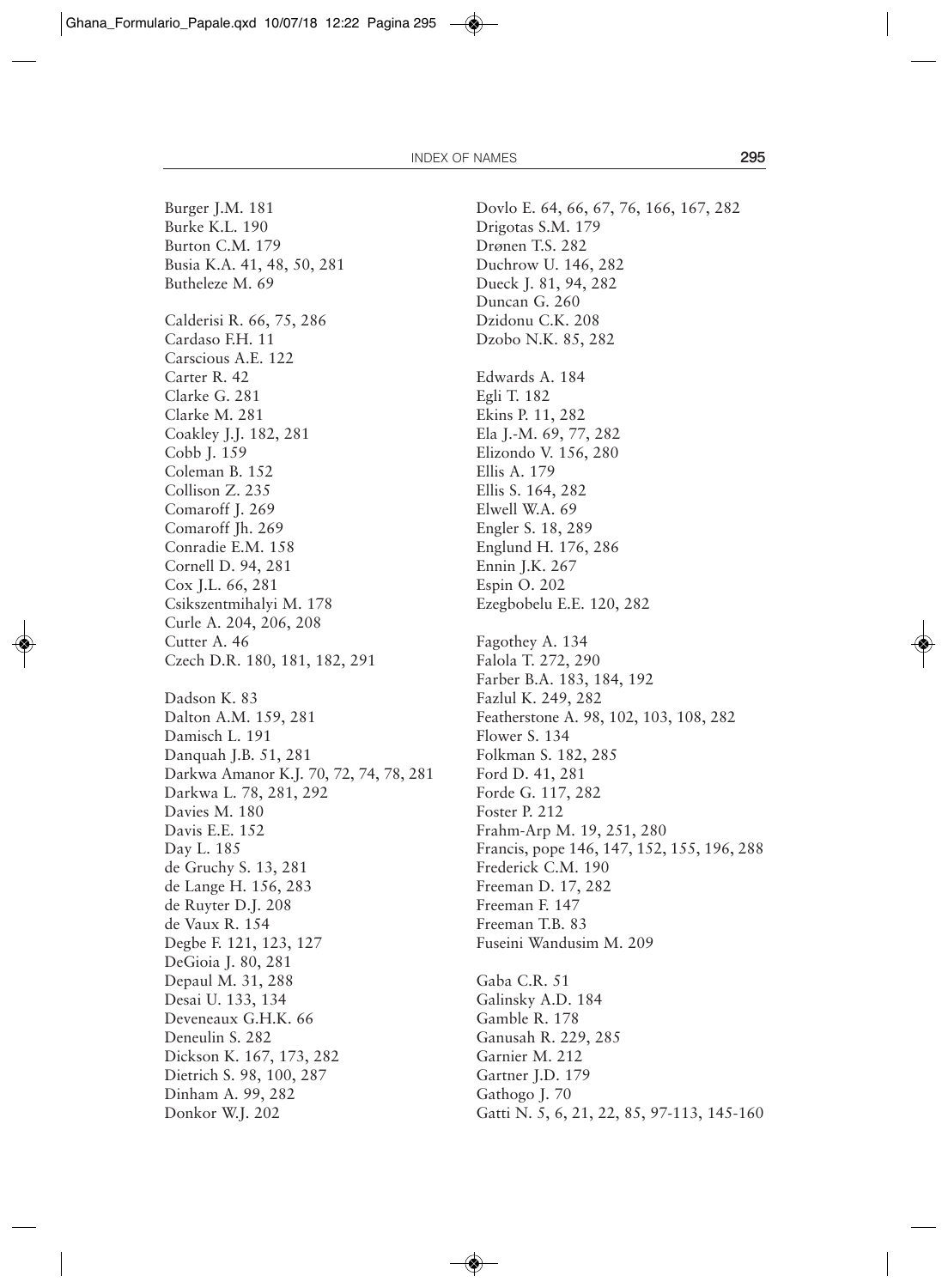Gebauer J.E. 179 Gelderloos P. 183 Gemeda E. 39, 40, 282 Gerloff R. 16, 279 Gibriel H.A. 251, 252, 253 Gifford P. 76, 161, 167, 173, 175, 176, 213, 283 Gifford Pr. 283 Gill Jr. T.A. 100, 289 Giroud G. 156, 283 Golo B.-W.K. 148, 159 Goudzwaard B. 156, 283 Gould D. 182, 183 Granqvist P. 179 Graveling E. 19 Green G.L. 69 Greenwald S. 180 Grilli M. 84 Grodz S. 119, 120, 126, 283 Groove J. 149 Groves C.P. 213 Guggisburg G. 202 Gwekwerere G. 80, 283 Gyamfi A. 38 Gyekye K. 14, 20, 31, 39, 74, 76, 85, 278, 282, 283 Gyekye N.A. 238, 239 Habel N.C. 149, 283 Haddad B. 13, 281 Halstead M.J. 247, 284 Harris W.W. 261, 262, 263 Hartley J.E. 157 Hashi A.A. 245 Hauerwas S. 18 Hayford J.E.C. 201 Healey J.C. 19, 284 Henslin J. 135 Heuser A. 146, 148, 284 Hicks J.A. 179 Hiebert T. 146, 150, 151, 152, 153 Hildebrandt J. 262, 284 Hill D.M. 178 Hillman L. 183 Hobgood M.A. 202 Hock K. 16, 279 Horrell D.G. 148, 149, 150, 158, 284 Horton R. 39 Hunt C. 148, 150, 151, 284

Ibrahim H.U. 234 Iddi M. 256 Iddrisu A. 223, 284 Imam Muslim 142, 284 Intsiful A.K. 50 Issifu A.K. 116 Jackson W. 152 Jafri S.Z.H. 245 Jafta L. 275 Jain M. 178, 179, 181, 183 Jale D. 174 Janssen J. 284 John Paul II 158 Jonah S. 75, 76 Jones B. 284 Jones L.G. 18 Jones M. 186 Jones W.H. 187 Jönsson J. 123 Jørgensen K. 98, 99, 100, 287 Joshi S. 178, 179, 181, 183 Kabia J.M. 116 Kabonu A. 217 Kalmbach H. 251, 284 Kalu O.U. 162, 259, 260, 261, 275, 284 Kamagtey A.A. 236 Kamali M.A. 134 Kane H. 285 Karam A. 284 Karamaga A. 101 Karim M.F. 246, 284 Kasper W. 69 Kastfelt N. 164, 176, 283, 291 Katongole E.M. 19, 284 Kauda C. 11, 15, 289 Kedem K. 256 Keinan G. 180, 184 Keli M. 120 Khamis K. 252, 253 Kim U.Y. 149, 153 Kendie S.B. 116 King K. 179 King L.A. 179 King R.R. 94, 285 Knitter P. 118, 126, 285 Kobinah A. 52 Koch B.A. 269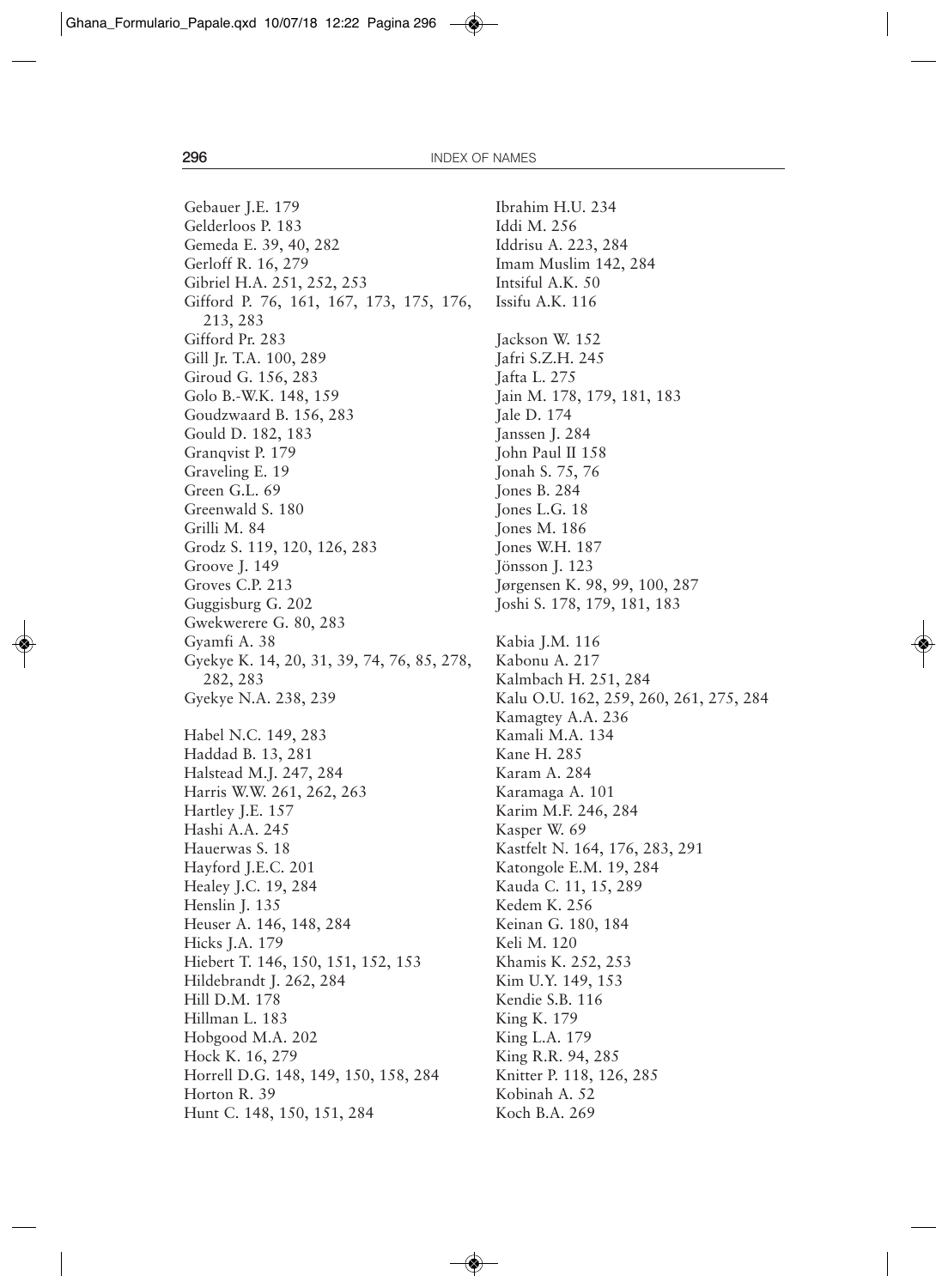Korslien K.K. 99, 100, 287 Korten D.C. 11 Kraft C.H. 70 Kubi K.A. 69 Kudadjie J.N. 12, 229, 285 Kum O. 91 Kuma A. 73, 285 Kumari S. 178, 179, 181, 183 Kwakye A.N.O. 202 Kwakye-Nuako K. 101, 285 Kwamena-Poh M.A. 204 Kyei O.K. 265 Larbi E.K. 167, 260, 263, 285 Laurencelle R.M. 285 Laurent A. 118, 280 Lavallee D. 180, 181, 184, 287 Lazarus R.S. 182, 285 Lebel G.G. 285 Lee B.Y. 190, 285 Leiserowitz A.A. Leister B. 285 Lélé S.M. 46, 285 Leo XIII 12, 199 Lox C.L. 185 Lynn A.L. 181 Macrae P. 183 Magesa L. 69, 70, 77, 285 Mahama J.D. 140, 173, 174, 215, 270 Maier H.O. 148 Maliki H.M. 251 Maltby J. 185 Mapanje J. 41, 285 Maqbol T. 255, 257, 291 Maranise A.M.J. 180 Marshall K. 12, 98, 102, 107 Mason J. 157 Masters K.S. 185, 286 Mato D. 41, 42, 286 Mawere M. 55, 287 Mbiti J.S. 69, 93, 201, 286 Mbowura C.K. 122, 286 McBride J. 183, 277 McCarthy D. 183, 277 McCarthy P.J. 186 McCarthy S.S. 262 McCullough M.E. 179, 289 McGee G.S. 260

McGrath A.E. 271 McKeown J. 265, 266, 267 McKibben B. 152 McPherson A.S. 262 McWilliam H.O. 204 Meijen C. 186 Mensah J.K.S. 265, 266, 267, 268 Meyer B. 161, 162, 165, 167, 176, 286 Mikulincer M. 179 Milgrom J. 154 Miller L. 180 Moffitt R. 21, 66, 67, 68, 286 Mohammed A.B. 232 Mohammed J. 127, 128, 129 Mohammed T. 123 Mohammed-Rufai H. 231 Molhabi M.G. 69 Monson J. 185 Moon S. 103, 112 Moore S. 39, 286 Moss D. 158 Mshelia N. 124 Mtata K. 99, 286 Mugambi J.N.K. 69, 70 Muller L. 50, 56, 58, 232, 286 Muslehuddin M. 136, 138, 286 Mussweiler T. 191 Nackabah J. 261 Nasimiyu-Wasike A. 70 Ndubisi E.J.O. 32, 286 Nell E. 12, 290 Nesti M. 291 Newberg A.B. 190, 285 Neyrinck B. 179 Nickoloff J.B. 202 Nieman F.B. 179 Nketia J.H. 41 Nketia K. 38 Nketiah-Amponsah E. 206 Nkrumah K. 48, 49, 65, 72, 167, 213, 264, 277, 282, 286, 288 Noaparast K.B. 248, 286 Nordstokke K. 98, 99, 100, 108, 110, 286, 287 Nuamah I.I. 223, 287 Nukunya G.K. 201, 202, 208, 209, 250 Nyamiti C. 69 Nyerere J. 196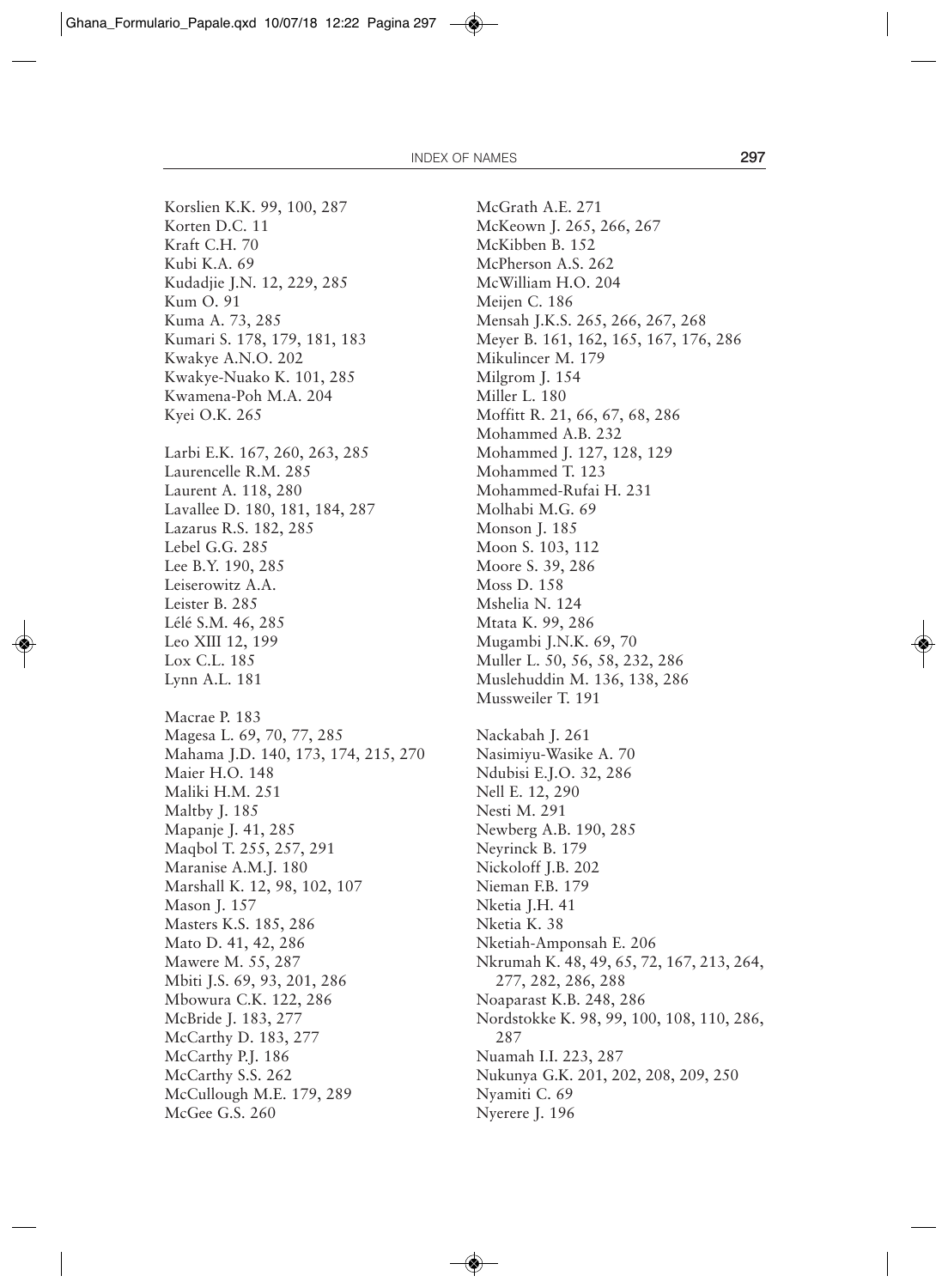O'Donnel M. 63 Obiefuna B. 80, 287 Obinim D. 274 Odotei I. 51, 53, 59, 287 Ofori P.K. 6, 23, 177-192, 287 Ogbenika G.E. 287 Ogbonnaya J. 11, 12, 14, 287 Ojakorotu V. 116 Okai P.N. 269 Okun A. 183, 184 Okyere K. 55, 287 Okyere P.K. 5, 21, 63-78 Omenyo C.N. 15, 16, 76, 164, 165, 172, 287 Onyinah O. 265, 266, 267, 288 Opekpe S. 266 Oppong S. 263, 264 Orr D.W. 149 Ortega O. 274 Osborn D. 46 Osei Tutu II 53, 58 Osei-Bonsu J. 216 Osei-Kufuor P.K. 116 Osei-Mensah A. 101 Osew W.K. 116 Ositelu G. 15 Ossom-Batsa G. 5, 11-24, 79-94 Owino K. 11, 15, 289 Owusu-Ansah S. 5, 22, 115-129 Owusu-Mensah A.W. 116, 288 Owusu-Mensah I. 48, 288 Padilla R.C. 154, 155, 156 Pargament K.I. 179, 288 Park J.-K. 180, 182 Parker A. 178 Parrinder G. 37 Parry S. 99, 102 Paul VI 12, 195, 198, 199 Pendleton B.F. 182 Peschke K.H. 208 Petersen M.J. 284 Pius XI 12, 199 Pobee J.S. 12, 15, 70, 167, 172, 264, 287, 288 Poll J. 179, 289 Poloma M.M. 182, Prah M.Y. 116 Pratt D. 225, 288

Pratt M.L. 84 Pritchard D. 31 Pugh N. 183 Quarles van Ufford P. 288 Quashigah E.K. 165 Quayesi-Amakye J. 6, 24, 259-276 Radford Ruether R. 146, 149, 159, 288 Rahman F. 229, 288 Rahman R.A. 137, 288 Rakodi C. 282 Rathbone R. 49, 288 Rawlings J.J. 123, 265 Reich G. 162, 167 Renders M. 233, 288 Rescher N. 30 Richards P. 177, 182, 288 Rigby S. 179 Riggs W.D. 31, 288 Roberti J.B. 184 Rodney W. 196, 197, 201, 202 Roger W.L. 283 Rogerson J.W. 150 Rudski J.M. 184 Rufai A.A. 233 Russell D. 187 Ryan R.M. 179 Sackey P.J. 82, 83 Saddig A.-M.S. 288 Safo K. 174 Salifu N.B. 59, 60 Salih M. 288 Salvetti B. 18 Samuel V. 65, 68, 286, 289 Samwini N. 222, 288 Sanon A.T. 69 Saqr A. 229 Sarbah C.E. 6, 23, 24, 211-225 Sarpong P.K. 41, 70, 288, 289 Sav S. 162, 291 Sawyerr H. 69 Sayyed H.-Z. 233 Schafer M. 212 Scheidtweiler T.W. 64, 289 Schinkel A. 208 Schippers M.C. 184 Schmoll P.G. 269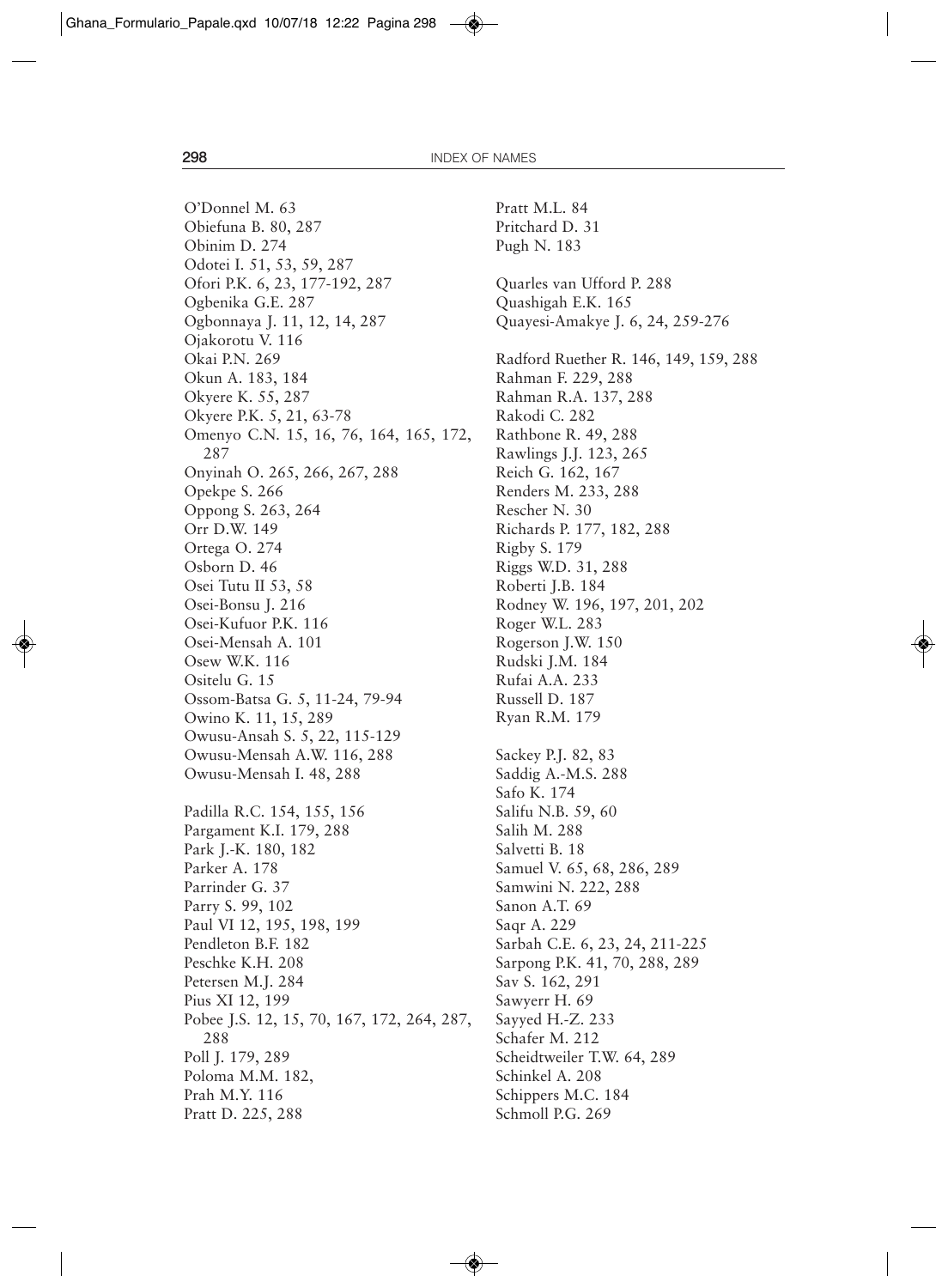Schoffeleers M. 288 Schumacher E.E. 156 Schumaker J. 185 Schwab K. 80, 281 Schwartz D.J. 285 Sedikides C. 179 Seligman M.E.P. 178 Senturias E.N. 100, 289 Serwaa A. 265 Sexton M. 230 Shafranske E.P. 177, 179, 289 Shah A. 142 Shank D.A. 261, 289 Sharbutu U.N. 233, 234, 235 Sharubutu N.O. 218 Shaver P.R. 179 Sheffield D. 186 Sheriga N. 58 Shorter A. 196 Shreiter R.J. 271 Shumway R. 202 Simmons H.C. 159, 281 Sine T. 65, 67, 289 Singer A. 100, 289 Sittler J. 159 Sivan D. 180 Skinner D.E. 251 Smith A. 64 Smith S. 102 Smith T.B. 179, 289 Snyder E.E. 184 Solberg E.E. 183 Sommer J.G. 21, 66, 289 Sommerfeldt A. 99 Southgate C. 148, 150, 158, 284 Speckman M. 11, 13, 14, 289 Spreitzer E. 184 Staudinger U.M. 178, 279 Stausberg M. 18, 289 Stavrakopoulou F. 148, 150, 158, 284 Steenbrink K.A. 80, 289 Sternberg R.J. 32 Stinton D.B. 69, 70 Stoberock B. 191 Storch E.A. 182, 184 Storch J.B. 184, 192 Stroup G.W. 18, 289 Sturt A. 68, 77, 289 Sturt J. 68, 77, 289

Sugden C. 65, 66, 68, 75, 280, 286, 289 Suleiman M.D. 116 Sulemana M. 231, 233, 289 Sulemanu F.N. 6, 24, 234, 243-258 Sultana Q.N. 245, 289 Sutton M.A. 263 Swart I. 12, 290 Sybertz D. 19, 284 Syukri Salleh M. 229, 290 Tabong P.T.-N. 110, 112, 277 Tadoro M.P. 132, 134, 290 Tahir N. 254 Tani G. 261 Taves A. 286 Tawia E.A. 44 Taylor G. 180 Taylor G.M. 263, 290 Taylor S.E. 180 Telly H.H. 255, 256, 257 ter Haar G. 12, 13, 14, 19, 66, 67, 80, 82, 99, 101, 107, 164, 281, 282, 290 Terkper S.E. 140 Tettey E. 174 Theobald C. 19 Tinab M. 290 Tod D. 180, 181, 287 Tonah S. 47, 58, 123, 278, 290 Tomalin E. 280, 290 Treasure D.C. 185 Trout J.D. 31, 280 Tsele M. 66, 67, 286 Tuntumba Boresa II 58 Tuobodom A. 116 Turkson A.R. 82, 83, 290 Uduigwomen A.F. 33, 290 Uka A.F.K. 272, 275, 279, 290 Ullah F. 46 Umontong I.D. 32, 33, 290 Uzoigwe A. 80, 287 Vail K.E. 179, 291 Valkenberg P. 117, 118, 291 Valsecchi P. 47, 291 van der Geest S. 35 van Dijk R. 164, 175, 291 van Lange P.A.M. 184 Vander Vennen R.E. 183, 277